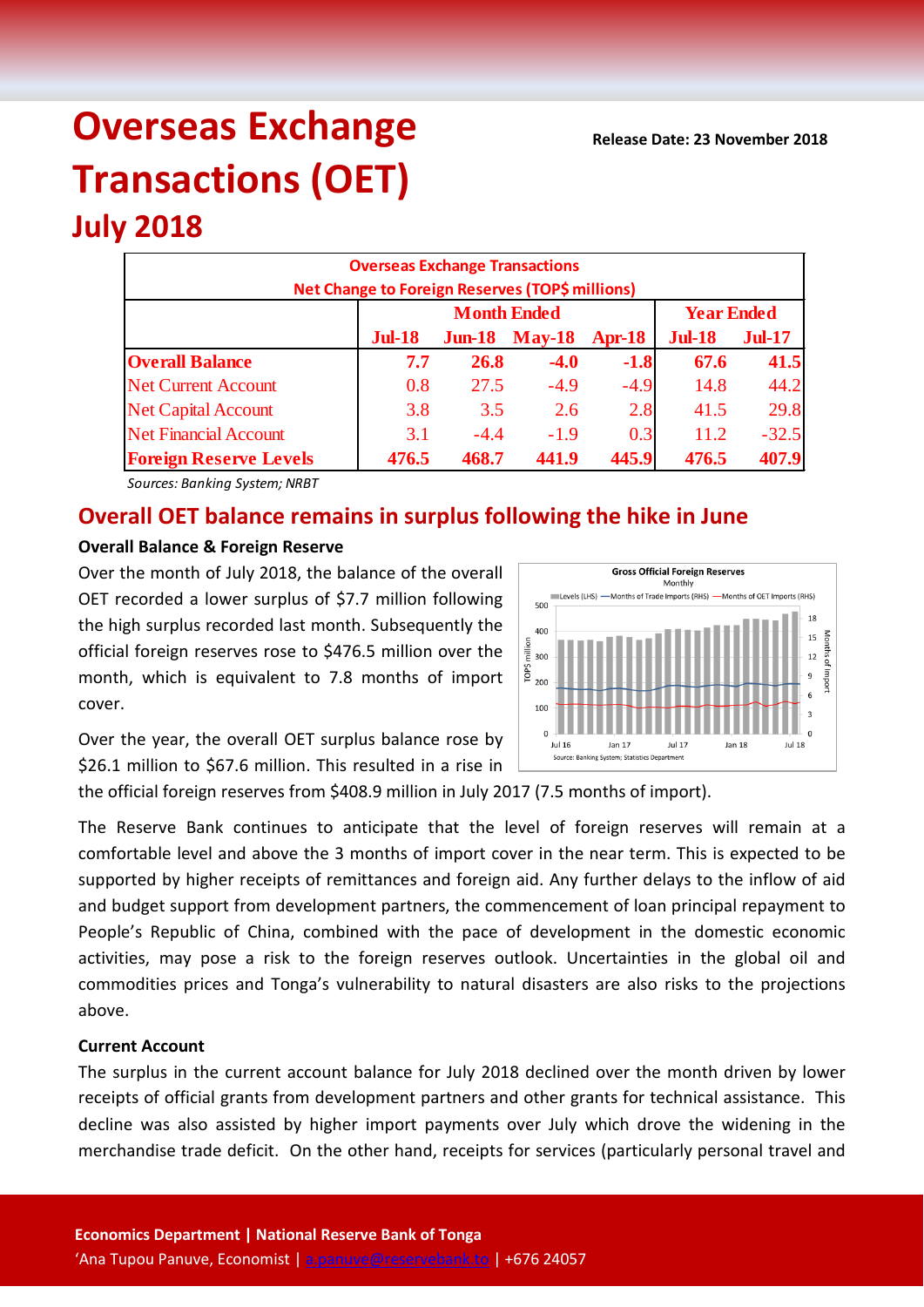| <b>Current Account (TOP\$ millions)</b> |                    |          |          |         |                   |               |  |
|-----------------------------------------|--------------------|----------|----------|---------|-------------------|---------------|--|
|                                         | <b>Month Ended</b> |          |          |         | <b>Year Ended</b> |               |  |
|                                         | <b>Jul-18</b>      | $Jun-18$ | $May-18$ | Apr-18  | <b>Jul-18</b>     | <b>Jul-17</b> |  |
| <b>Net Current Account</b>              | 0.8                | 27.8     | $-4.7$   | $-4.8$  | 14.8              | 44.2          |  |
| Merchandise Trade                       | $-36.7$            | $-35.3$  | $-36.0$  | $-30.3$ | $-390.9$          | $-345.8$      |  |
| <b>Services</b>                         | 5.9                | $-2.2$   | $-3.4$   | 0.7     | 24.2              | 39.4          |  |
| Income                                  | 1.9                | $-3.4$   | 0.6      | 1.3     | $-4.6$            | $-18.6$       |  |
| <b>Transfers</b>                        | 29.7               | 68.6     | 34.0     | 23.5    | 386.2             | 369.2         |  |

other private services) and remittances increased which contributed to the surplus recorded in the transfer account balance over the month.

*Sources: Banking System; NRBT*

The import payments continued to increase slightly over the month by 1.6% to \$38.0 million. These payments were mainly for import of wholesale and retail goods and motor vehicles which increased respectively by 13% and 88% over the month of July. These trade movements coincided with the increase of container registrations over July by 15.6%. Contrastingly, export proceeds declined by \$0.8 million due mainly to a fall in proceeds from agricultural export products.

The service account noted a surplus of \$5.9 million in July 2018 resulting from lower payments and higher receipts recorded over the month. The higher receipts were due to increases in personal travel, insurance claims, and ocean freight service receipts. Meanwhile, lower payments were recorded for passenger airfare payments and other private services (professional and management).

The income balance recorded a surplus in July following a deficit in previous month. Income receipts declined over July by \$0.2 million to \$2.2 million whilst income payments fell by \$5.5million to \$0.3 million. Lower income payments stemmed from a decline in investment income payments particularly pay out of dividends. The lower income receipts resulted largely from a decline in compensation of employees.

Over the year to July 2018, the surplus in the current account was lowered by \$29.3 million to \$14.8 million. The deficits in the merchandise trade and income accounts had partially offset the surpluses recorded for services and transfer accounts. The rise in both private and official receipts outweighed the rise in all categories of transfer payments. Private transfer receipts rose the most yet again over the year by 8.0%. This was attributed to the continuous rise in remittances driving the increase in transfer receipts indicating the willingness of Tongan families abroad to support the local families in events that took place during the year. Other service receipts drove the increase in service receipts over the year, more specifically, insurance claim receipts, receipts for professional, management consulting services, and other modes of transport service receipts. As for payments, higher payments for imported wholesale & retail goods and oil drove the higher merchandise trade deficit. This was supported also by a rise in container registrations by 1,148 containers indicating growth in the trade sector. This was also supported by the decline in proceeds from all sectors of export except other marine exports and agricultural which noted minimal increases. The net income payments were mainly dividend sent abroad to non-resident shareholders.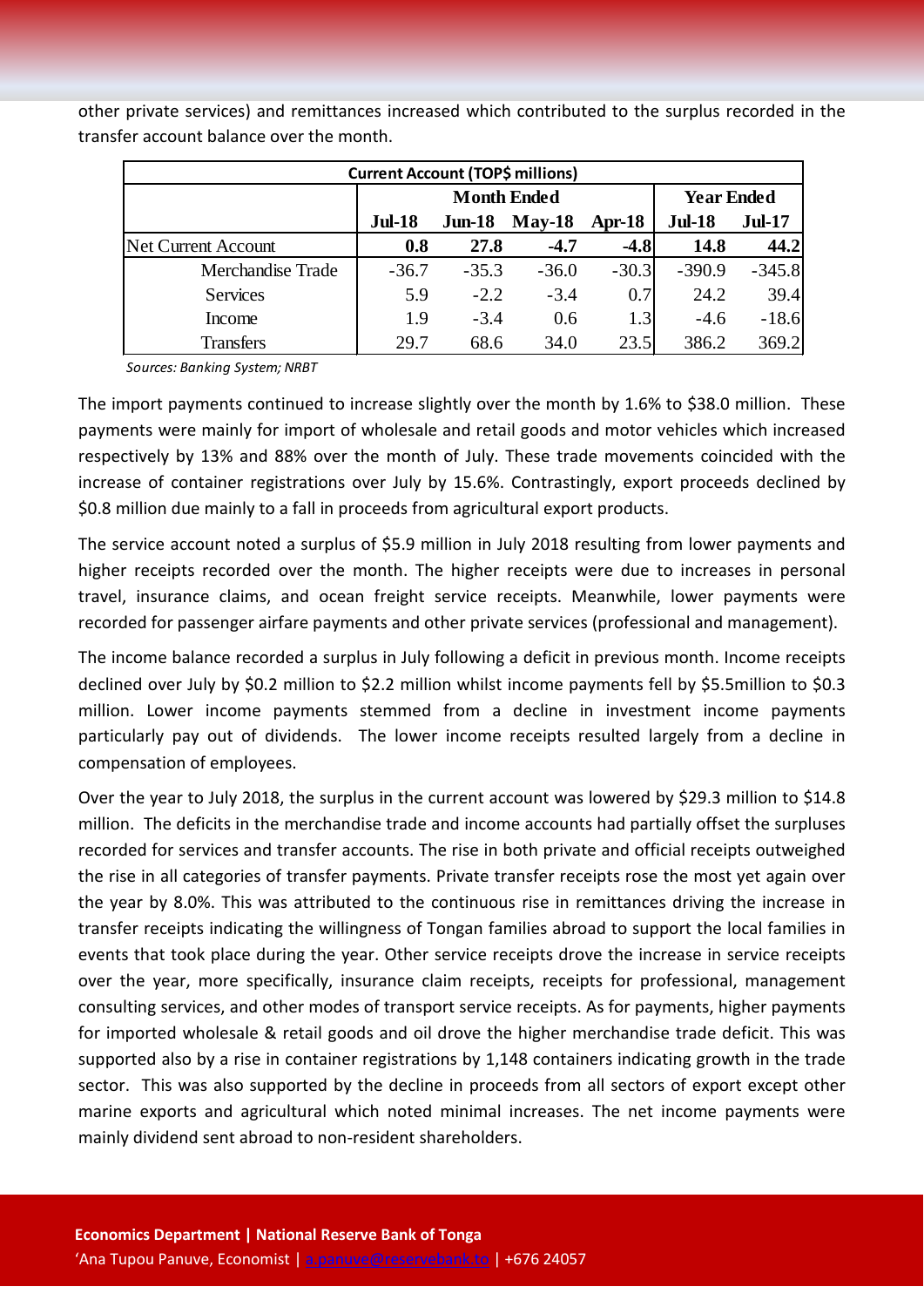#### **Capital Account**

| Capital Account (TOP\$ millions) |               |                    |                   |        |               |               |
|----------------------------------|---------------|--------------------|-------------------|--------|---------------|---------------|
|                                  |               | <b>Month Ended</b> | <b>Year Ended</b> |        |               |               |
|                                  | <b>Jul-18</b> | $J$ un-18          | <b>May-18</b>     | Apr-18 | <b>Jul-18</b> | <b>Jul-17</b> |
| Net Capital Account              | 3.8           | 3.5                | 2.6               | 2.8    | 41.5          | 29.8          |
| Official                         | 2.9           | 2.4                | 1.3               | 1.4    | 18.3          | 9.6           |
| Private                          | 0.9           | 1.0                | 1.3               | 1.41   | 23.3          | 20.2          |

*Sources: Banking System; NRBT*

The surplus in the capital account slightly increased by \$0.4 million over the month of July 2018. This was driven solely by the \$0.5 million rise in the surplus of the official capital account, which were partly offset by a \$0.1 million decline in the surplus from the private capital account. The fund receipts by Government for investment projects, capital expenditures, and for construction purposes rose over the month while the fund receipts by private companies fell. Both official and private capital payments recorded no payments over the month.

Over the year to July 2018, the capital account continued to maintain its position of holding the highest surplus in the total OET, as surplus increased by \$11.8 million to \$41.5 million. The fund receipts by both Government and the private sector for investment projects and capital expenditures (for construction purposes) rose over the year by \$8.7 million and \$3.1 million respectively. This outweighed the rise in official capital and private capital payments. The construction projects includes the Tonga Transport Sector Consolidation road maintenance projects, the renovation works at Fua'amotu Airport and individuals and private companies' renovation works after Tropical Cyclone Gita.

| <b>Financial Account (TOP\$ millions)</b> |               |                    |                   |               |               |               |  |
|-------------------------------------------|---------------|--------------------|-------------------|---------------|---------------|---------------|--|
|                                           |               | <b>Month Ended</b> | <b>Year Ended</b> |               |               |               |  |
|                                           | <b>Jul-18</b> | $Jun-18$           | <b>May-18</b>     | Apr- $18$     | <b>Jul-18</b> | <b>Jul-17</b> |  |
| Net Financial Account                     | 3.1           | $-4.4$             | $-1.9$            | 0.3           | 11.2          | $-32.5$       |  |
| Direct Investment                         | $-0.1$        | 0.2                | 0.4               | 0.2           | $-8.2$        | 0.8           |  |
| Portfolio Investment                      | 0.3           | 0.0                | 0.0               | 0.0           | 0.3           | 0.0           |  |
| Other Investment                          | 3.0           | $-4.6$             | $-2.2$            | $0.0^{\circ}$ | 19.1          | $-33.3$       |  |

#### **Financial Account**

*Sources: Banking System; NRBT*

The surplus in the financial account over the month of July 2018 rose from a deficit in the previous month as a result of higher receipts of foreign currency pursued by the financial corporations (commercial banks) to meet private sector and public demand for these currencies. In year ended terms, the financial account again recorded a surplus, and this was attributed mainly to other investments particularly, interbank receipts.